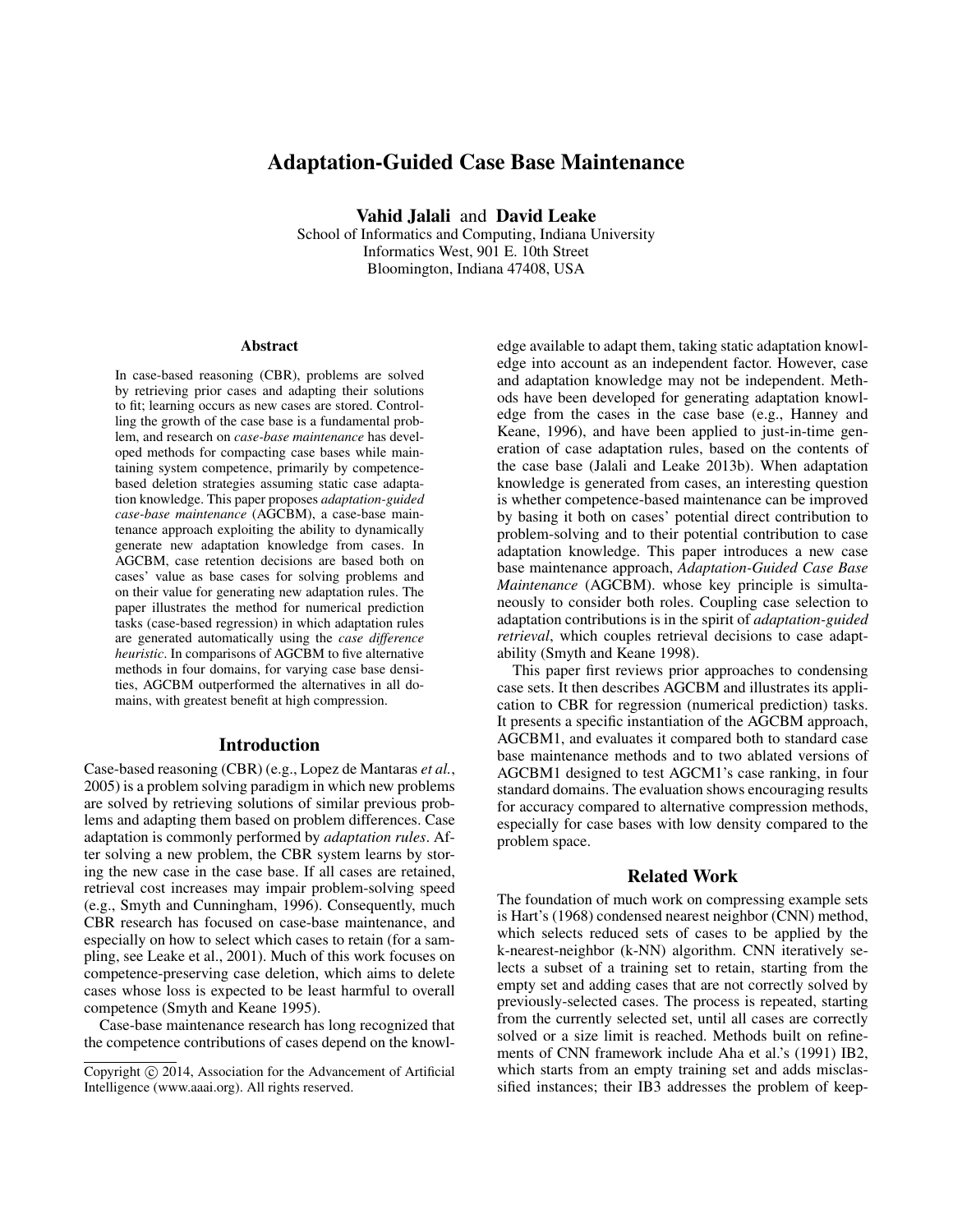ing noisy instances by only retaining an instance if a lower bound on its contribution to accuracy is significantly higher than its class frequency.

Because the results of CNN depend on the order in which cases are considered, a common research focus has been on how to order cases to present to CNN (Angiulli 2005; Wilson and Martinez 2000; Brighton and Mellish 2001; Delany and Cunningham 2004). Smyth (1995; 1998) proposes the use of *relative coverage*. The coverage of a case is the set of target problems that can be solved by that case; relative coverage considers how many other cases in the case base can solve the cases in the coverage set, favoring cases which cover cases reachable by fewer other cases. Such methods are referred to as *footprint-based* methods.

Craw, Massie, and Wiratunga (2007) extend footprint based maintenance by focusing on interaction at class boundaries, introducing local case complexity based on the number of cases in the neighborhood of a given case that agree/disagree with its class label, to discard cases with extremely low complexity (redundant cases) or high complexity (noisy cases). Lieber (1995) proposes aiming case deletion at maintaining maximal case diversity. Racine and Yang (1997) propose deletion based on case subsumption, first deleting cases subsumed by other cases. Brodley's (1993) Model Class Selection (MCS) method for k-NN compares the number of times an instance appears among the top k nearest neighbors of other instances while its class label matches or disagrees with the label of those cases. If the number of disagreements for an instance is higher than the number matched, the case is discarded, otherwise it is retained. Zhang (1992) proposes retaining instances closer to the center of clusters, rather than instances close to the borders. Some ordering methods for CNN introduce considerations beyond competence. Leake and Wilson (2000) propose *relative performance*, aimed at reducing case adaptation cost by considering the expected contribution of a case to the system's adaptation performance.

The central contribution of adaptation-guided case-base maintenance is to go beyond treating case adaptation knowledge as fixed when doing maintenance, instead guiding retention decisions according to coordinated consideration of the value of the case as a source case, and as data for generating case adaptation knowledge.

## Adaptation-Guided Case Base Maintenance

Cases may be used both as the source cases to adapt to solve new problems, and as the basis for generating adaptation knowledge. Hanney and Keane's (1996) *case difference heuristic* approach generates adaptation rules by comparing two cases (the "composing cases" of the adaptation rule), noting the differences between the two problems and the two solutions. Given a new problem and a retrieved source case with a similar difference, the resulting rule will adjust the source case's solution by the previously observed difference.

Exhaustive generation of a set of adaptation rules in advance could result in an overwhelming number of rules, leading to a rule maintenance problem. However, methods such as the case difference heuristic can also be used for lazy generation of adaptation rules as needed (Jalali and Leake 2013b). This raises the question, addressed in this paper, of how to guide case-base maintenance when cases are used both for direct problem-solving and for generating adaptations. The two roles are coupled, because the competence of a source case depends on the availability of adaptations to adjust its value, which in turn depends on the pairs of cases available to generate adaptation rules.

Adaptation-Guided Case Base Maintenance (AGCBM) ranks the competence contributions of cases according both to their contributions as source cases for problem-solving and their contribution to building adaptations to be used to adjust the values of source cases. It then applies CNN to the case base, in order of decreasing contribution.

#### Calculating Case Contributions

Applying the AGCBM principle requires methods for calculating two values for each case: (1) its contribution to competence when it is used as a source case, and (2) its contribution to competence when used to generate adaptation rules. The following section describes how we have addressed (1) and (2) in a method for case-based regression, which we refer to as AGCBM1, which is tested in our evaluation.

Source Case Contribution AGCBM calculates the *source case contribution* by using the entire initial case base as a training set, with leave-one-out testing using the system's standard CBR process, summing the errors in the values generated. Each leave-one-out test generates solutions based on cases in a neighborhood of the problem. To adapt each case, AGCBM generates adaptation rules using the same process to be used later by the CBR system to process input queries. Blame for erroneous values is assigned to each of the cases in the neighborhood used to calculate the value, as well as to each of the adaptation rules applied to the cases.

Cases never used as source cases in the leave-one-out test process are assigned contributions of zero. For any case C, used  $N > 0$  times as a source case for solving the problems in the test set, let  $EstErr_i(C)$  designate the error when C is used to solve the  $i^{th}$  problem for which it is used. We define  $K : [0, \infty) \rightarrow \overline{\mathfrak{R}}^+$  as, for some small positive  $\epsilon$ ,  $K(x) \equiv x + \epsilon$ . This determines a non-zero minimum value for perfect predictions. We then define the case knowledge competence of  $C$  as:

$$
CaseComp(C) \equiv \sum_{i}^{N} \frac{1}{K(EstErr_i(C))}
$$
 (1)

We note that other formulations of K could be used to tune the effect of particular magnitudes of errors on the competence values (e.g, if errors below a given threshold should be given negligible weight).

Contribution to Adaptation Knowledge AGCBM calculates the *adaptation knowledge contribution* for a case by summing the estimation errors for all predictions in which that case is used as one of the two composing cases for generating an adaptation rule by the case difference heuristic, in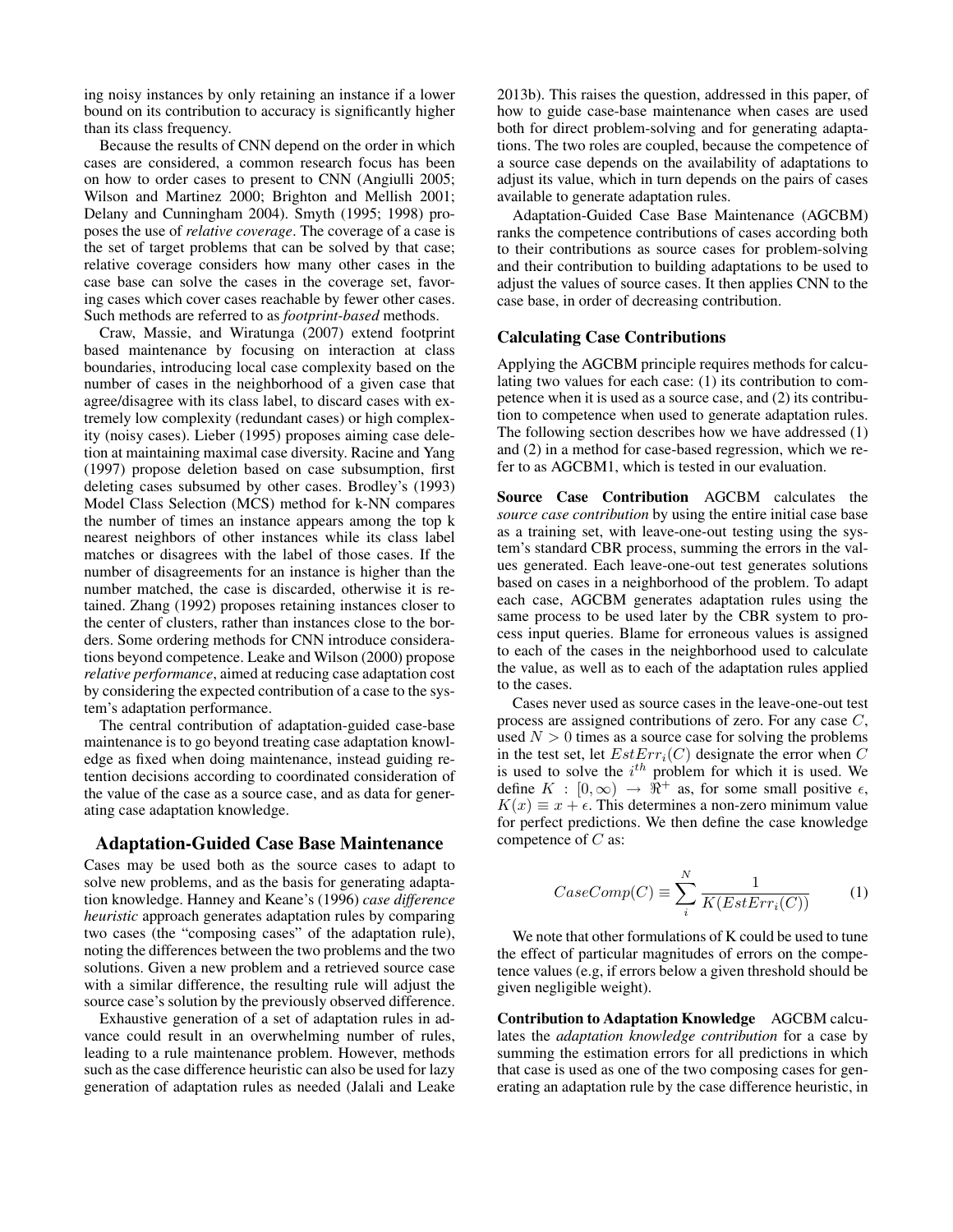the leave-one-out tests. Cases never used to generate adaptations in the leave-one-out tests are assigned contributions of zero.

For a case  $C$ , if  $M$  is the number of adaptations applied to the training data for which  $C$  is a composing case,  $EstErr_i(C)$ 's represent estimation errors for predictions in which adaptations derived from  $C$ , the adaptation knowledge competence  $AdaptComp$  of  $C$  is calculated as follows (here both CaseComp and AdaptComp use the same function  $K$ , but in principle these need not be identical):

$$
AdaptComp(C) \equiv \sum_{j=1}^{M} \frac{1}{K(EstErr_j)}
$$
 (2)

Overall Contribution The overall contribution combines the values for contributions to source case and adaptation knowledge. Given a parameter  $\alpha \in [0,1]$  to tune the balance, the overall contribution of C denoted by  $Comp(C)$  is calculated as:

$$
Comp(C) \equiv \alpha \times CaseComp(C) +
$$
  
(1 - \alpha) \times AdaptComp(C) (3)

The parameter  $\alpha$  can be set to maximize performance based on the training data.

Ranking by Overall Contribution In AGCBM, the case base is initialized with a small number of cases (the number is user-set), which it selects as those closest to the centroids resulting from unsupervised clustering of the case base (AGCBM1 uses k-means clustering). Next, it ranks cases based on their competence values calculated by Eq. 3 and presents them to CNN in order of decreasing score to form the final condensed case base. Alg. 1 summarizes the AGCBM algorithm, where  $Next, AGCBMRanking$ , and  $FindCentroids$  respectively denote functions for accessing the next element of an ordered list, for ordering cases based on their competence calculated by Eq. 3, and for finding cases closest to the centroids of the case base. *Value(c)* is the solution value associated with case c, and *FindSol(c)* is the CBR procedure used to generate the solution.

#### Underlying Approach for AGCBM1

Any application of AGCBM depends on (1) an underlying approach for generating adaptation rules from cases, and (2) an underlying approach for generating values from source cases. We tested an approach, AGCBM1, which generates adaptation rules using a simple version of the case difference heuristic (Hanney 1997), in which the problem descriptor and proposed solution adjustment parts of rules are generated by subtracting the input features and solution values of the composing cases of that adaptation rule.

In AGCBM1, *FindSol* and *AGCBMRanking* from Alg. 1 use CAAR (Context-Aware Adaptation Retrieval) (Jalali and Leake 2013a) for estimating case values. CAAR is a case-based regression method designed to use ensembles of adaptation rules, making it well-suited to application with automatically-generated adaptation rules, because the use of ensembles of rules helps to compensate for variations in

### Algorithm 1 AGCBM's basic algorithm

#### Input:

 $n:$  number of cases to maintain CB: case base **Output:** a subset of  $CB$  consisting of n cases

 $Ranked Cases \leftarrow \text{AGCBMRanking}(CB)$  $CondensedCB \leftarrow FindCentroids(CB)$ while size(*CondensedCB*)  $\lt n$  do  $c \leftarrow Next(Ranked Cases)$ EstimationError ← Abs(Value(c) - FindSol(c,  $CB$ )) if  $EstimationError < threshold$  then Add(CondensedCB, c) end if end while return CondensedCB

| <b>Algorithm 2</b> Algorithm for value estimation (CAAR)            |  |  |  |  |  |  |
|---------------------------------------------------------------------|--|--|--|--|--|--|
| Input:                                                              |  |  |  |  |  |  |
| $Q$ : input query                                                   |  |  |  |  |  |  |
| $n:$ number of source cases to adapt to solve query                 |  |  |  |  |  |  |
| $r$ : number of rules to be applied per source case                 |  |  |  |  |  |  |
| $CB$ : case base                                                    |  |  |  |  |  |  |
| <b>Output:</b> Estimated solution value for O                       |  |  |  |  |  |  |
|                                                                     |  |  |  |  |  |  |
| $\text{CasesToAdapt} \leftarrow$ Neighborhood Selection( $Q,n,CB$ ) |  |  |  |  |  |  |
| $NewRules: \leftarrow$                                              |  |  |  |  |  |  |
| $Rule GenerationStrategy(Q, CasesToAdapt, CB)$                      |  |  |  |  |  |  |
| <b>for</b> c in $\text{CasesToAdapt}$ <b>do</b>                     |  |  |  |  |  |  |
| RankedRules $\leftarrow$ RankRules( $NewRules, c, Q$ )              |  |  |  |  |  |  |
| $ValEstimate(c) \leftarrow$                                         |  |  |  |  |  |  |
| CombineAdaptations( $RankedRules, c, r$ )                           |  |  |  |  |  |  |
| end for                                                             |  |  |  |  |  |  |
| return CombineVals( $\cup_{c \in CasesToAdapt}ValEstimate(c)$ )     |  |  |  |  |  |  |
|                                                                     |  |  |  |  |  |  |

the quality of the automatically-generated rules (Jalali and Leake 2013b). *FindSol* finds the optimal tunings for CAAR (for the number of source cases to adapt and number of adaptations to be applied per source case) and invokes CAAR by passing it a set of input parameters.

Alg. 2 summarizes CAAR's algorithm. CAAR generates adaptation rules by comparing every case in the case base with its top k nearest neighbors. To estimate the value of an input problem, its closest neighbors are retrieved as source cases, and their values are adjusted by applying an ensemble of adaptations whose results are averaged.

Independence and Ranking: The AGCBM1 ranking function treats the inclusion of each case independently from the others. However, cases' contributions are interrelated the value of a source case depends on the cases available to generate adaptations for it, and the value of an adaptation depends on the source cases to which it can apply. Yet even with its independence assumption, AGCBM1 provides substantial benefits, which we hypothesize is because the test data set used by AGCBM1 tends to remain representative.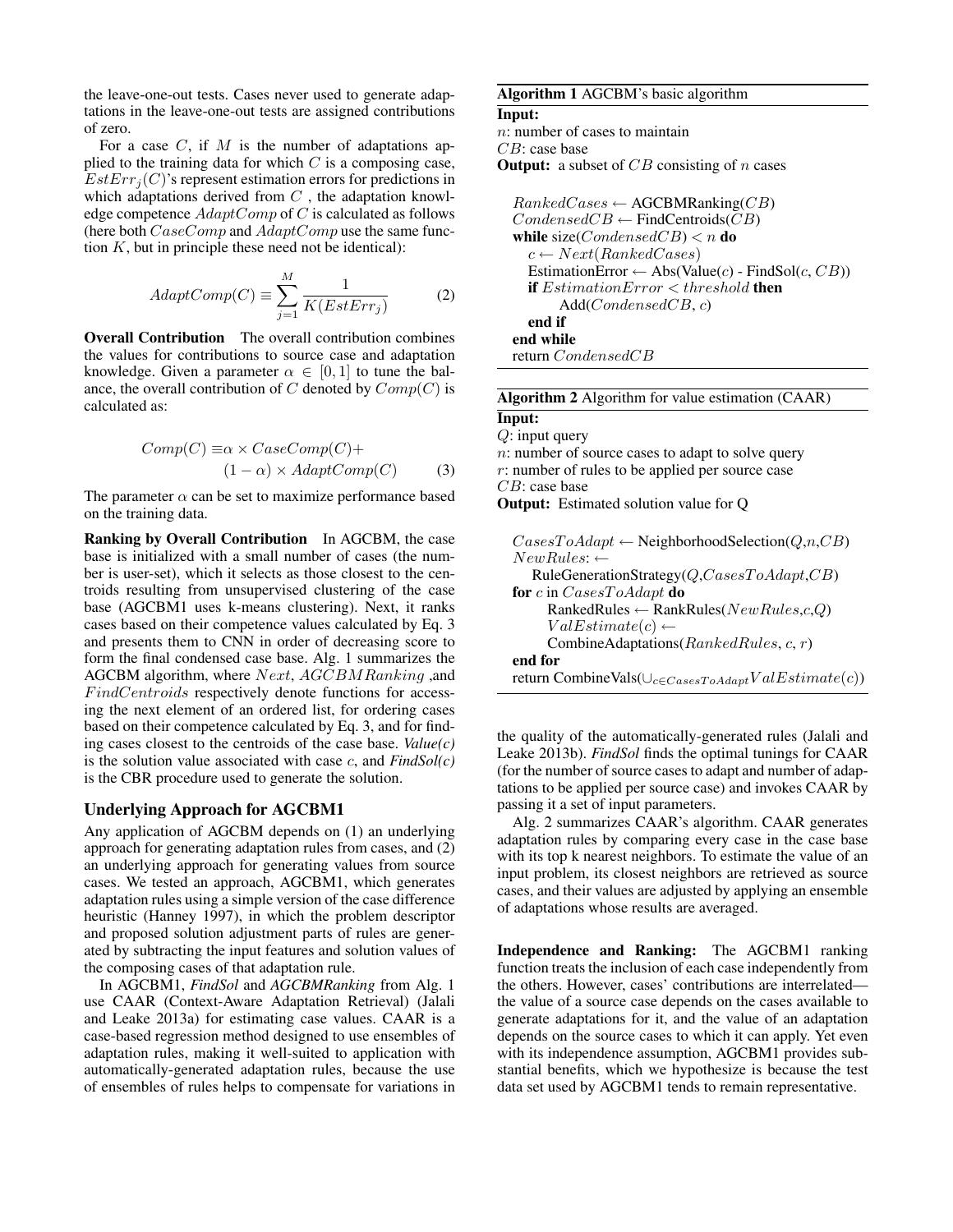Time Complexity of AGCBM1: AGCBM1s time complexity is determined by the leave-one-out testing process used for case ranking, and by CAAR which is applied by each leave-one-out iteration. CAAR's time complexity is linear in the number of cases in the case base, and tests suggest that good results can be obtained when CAAR considers small numbers of cases (5-10 for the domains tested in (Jalali and Leake 2013a)). The time complexity of the leave-one-out testing is quadratic in the number of cases. To increase efficiency, exhaustive leave-one-out could be replaced or enhanced by other methods (e.g. sampling methods) for scalability. However, we note that compressing the case base is not a routine process. Depending on the application, it might be sufficient to perform compression only once for the life of the system.

### **Experiments**

Experimental Design: We evaluated AGCBM1's performance on four sample domains from the UCI repository (Frank and Asuncion 2010): Automobile (Auto), Auto MPG (MPG), Housing, and Computer Hardware (Hardware). For all data sets, records with unknown values were removed. Only numeric features were used, and similarity was assessed by Euclidean distance. For each feature, values were standardized by subtracting that feature's mean value from the feature value and dividing the result by the standard deviation of that feature. Experiments measure the ability of different methods to maintain accuracy (measured by mean absolute error, MAE) at different compression rates. For Automobile, MPG, Housing and Computer Hardware domains the respective values to estimate are price, mpg, MEDV (median value of owner-occupied homes in \$1000's) and PRP (published relative performance). Ten fold cross validation is used for all experiments, and all methods' parameters are tuned by using hill climbing on the training data. The parameters of all methods were tuned by hill-climbing. The parameters to tune for AGCBM1 are the number of source cases to use and the number of adaptations to apply per source case for estimating the case values, and  $\alpha$  from Eq. 3. The size limit used in the CNN process was set based on the desired reduction in the training set size.

Experiments compare AGCBM1 to five case base maintenance methods standard in the current literature: Random Deletion (Markovitch and Scott 1993) (Random), CNN (Hart 1968), Coverage-Based Maintenance (Cov) (Smyth and Keane 1995), Reachability-Based Maintenance (Reach) (Smyth and Keane 1995), and Relative Coverage-Based Maintenance (RelCov) (Smyth and McKenna 1999). We also compared two ablated versions of AGCBM1 to test the effect of AGCBM1's case ranking method, as explained in the next section.

We note that prior research on coverage, reachability and relative coverage applied those approaches to classification tasks; we adapted them for regression. The "coverage" of a case was defined as the number of cases for which both (1) it is among their top  $k$  nearest neighbors, and (2) the cases's value is within a pre-defined threshold T of the correct value. Analogously the reachability of a case is the number of its

top  $k$  nearest neighbors whose values differ from it by less than a pre-set threshold.

We also note that the comparison methods focus primarily on retrieval, rather than on retrieval plus more sophisticated adaptation. To the best of our knowledge, none of the existing case-based regression methods using both retrieval and adaptation has been used for case base maintenance, so no exact comparison points are available in the literature. However, if they were applied under the same independence assumption introduced in AGCBM1 (that the case and adaptation contributions can be assessed separately), they would correspond to weakened versions of AGCBM1, in that tests of CAAR (used in AGCBM1) show its results to be more accurate than other retrieval plus adaptation methods (Jalali and Leake 2013a).

Experimental Results: Our experiments address three main questions:

- 1. How does accuracy of compressed case bases generated by AGCBM1 compare to the accuracy of other candidate methods, for different compression rates?
- 2. How does AGCBM1's case ranking approach affect performance compared to random ranking?
- 3. How does a ranking assigning equal weightings to the role of case and adaptation knowledge compare to a ranking in which the balance (determined by  $\alpha$ ) is tuned using the training data?

Comparison of AGCBM1 to other candidate methods To address question 1, we ran tests comparing accuracy resulting from AGCBM1 to five other methods. Figure 1 shows MAE of all methods, in four domains, for target case base sizes running from a small fraction of the training data to using all available training data. Due to the use of 10-fold cross validation, the maximal size is 90% of the total training set.

In all domains except the Auto domain, AGCBM1 outperforms the other methods. For the Auto domain, for three case base sizes, relative coverage slightly outperforms AGCBM1, by 4%, 1%, and 0.5% when the number of maintained cases is equal to 100, 110 and 130 respectively. In general, Random Deletion shows the worst performance. However, for smaller case base sizes for different domains the worst performance is sometimes a footprint based method. For example, for the Auto domain with minimum case base size, Relative Coverage shows the worst performance while for MPG, Housing and Hardware domains Reachability, Coverage and Random Deletion methods show the worst performance respectively.

We note that the gap between AGCBM1's accuracy and other methods' is biggest for smaller case base sizes; the advantage of AGCBM1 shrinks as the target case base size grows. We expect differences to be most pronounced at high compression, because at low compression, larger numbers of cases provide additional cases which can compensate for suboptimal choices by any method. However, while the performance of all methods becomes closer as compression de-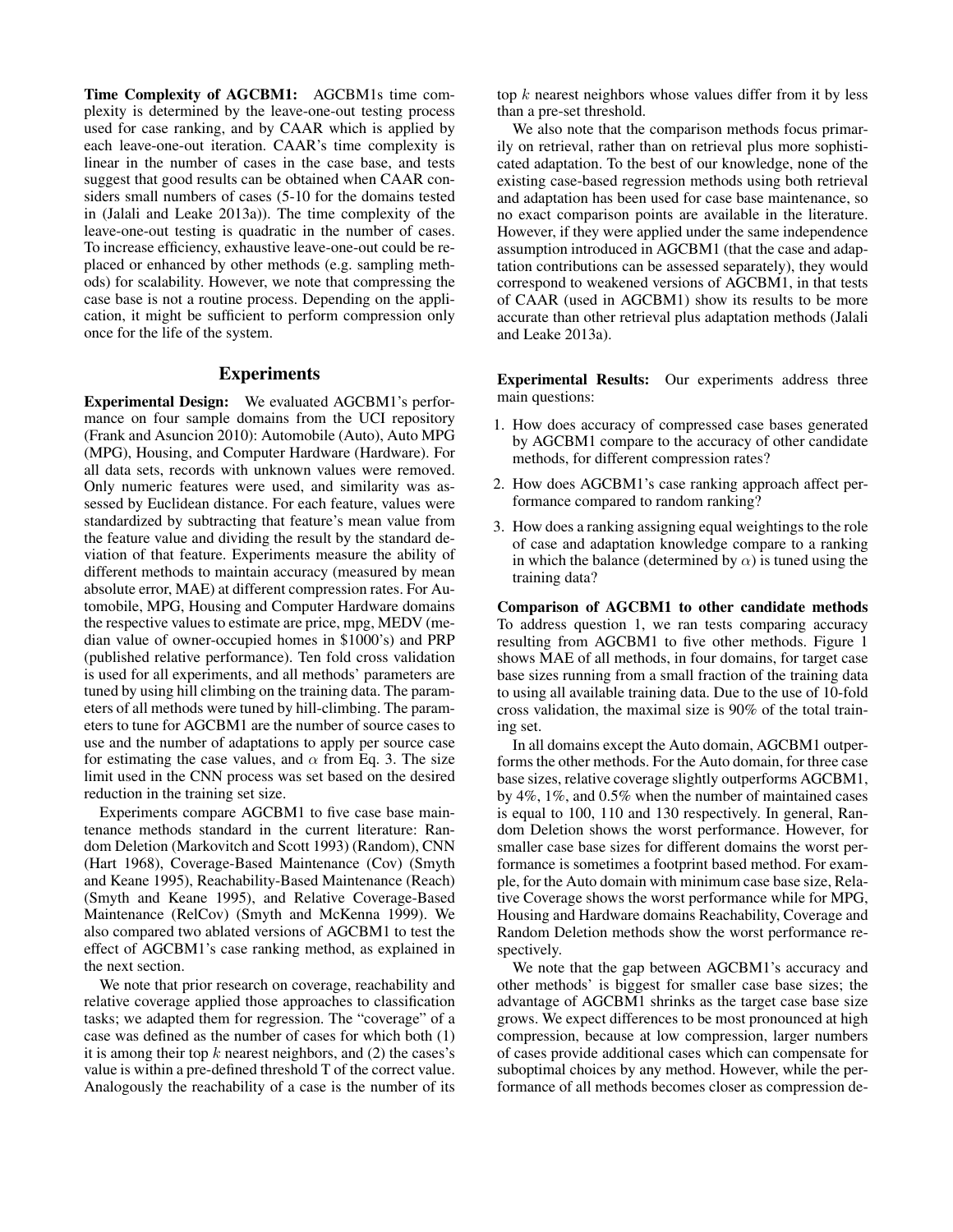

Figure 1: MAE of the candidate methods on four sample domains

creases, AGCBM1 tends to maintain an advantage even for large case bases.

Fig. 2 compares the percent improvement of AGCBM1 and the second-best method, for each domain (always a footprint-based method; Coverage for Auto and MPG domains, Reachability for Housing, and Relative coverage for

Hardware) to random deletion. In all domains the greatest gain over Random Deletion is for maximal compression, where AGCBM1 shows 32% to almost 50% improvement over Random Deletion, and the benefit decreases as the case base grows. On the other hand, the trend for the footprintbased methods is not consistent across different domains. In all test domains except Hardware, the best performance for footprint-based methods is observed when 33% of cases in the case base are maintained.

In all domains, when almost the full training set is retained in the case base, the footprint-based method's performance is very close to that of Random Deletion. This is reasonable because all those methods rely on k-NN for estimating target values, and given the same case bases performance would be expected to be almost identical.

Fig. 1 also shows that the gap between the performance of AGCBM1 at the smallest and biggest case base size is smaller than for the other methods. For example, in Auto, MPG, Housing, and Hardware domains increasing the number of maintained cases from the minimum to the full training set size results in 27%, 8%, 11%, and 14% improvement in MAE respectively while these values for Random Deletion method in the same order are 53%, 33%, 45%, and 34%.

Assessing the performance of AGCBM1's case ranking method: Interestingly, for all domains, hill climbing assigned noticeably higher weights to the role of cases for generating adaptations than for the role of cases as source cases (i.e. small  $\alpha$  values). To investigate the impact of the weighting on AGCBM1's performance, AGCBM1 was compared to two alternative versions, one which randomly selected cases to retain, and another which used a balanced ( $\alpha = 0.5$ ) weighting for tuning the role of source case versus adaptation contributions compared to the optimal tunings, for which  $\alpha$  ranges between 0.2 to 0.05 for different domains.

Fig. 3 illustrates the performance of AGCBM1 and the two variants (Random and Non-optimal weighting) in two of the four sample domains. (The other domains are omitted for reasons of space; performance was similar.) AGCBM1 almost always outperforms the alternatives, but as the number of cases approaches the full training set size, all three methods show almost identical performance.

Statistical Significance A one side paired t-test with 95% confidence interval was used to assess the statistical significance of results achieved by AGCBM1. AGCBM1 was compared to Random Deletion, the best performing footprintbased method, AGCBM1 with random case selection (Ablated1), and AGCBM1 with non-optimal weighting of case and adaptation knowledge (Ablated2). The statistical significances are only reported for the minimum and maximum compressed case base sizes of Figure 1. The null hypothesis is MAE of AGCBM1 being greater than the other methods. Table 1 shows these results.

AGCBM1's performance edge over standard methods is always significant for the maximum compression, and even its variants' performance is significantly better, with the exception in MPG domain for one of the versions. When the compression level is minimal, AGCBM1's performance is only significantly better than the variants for the Housing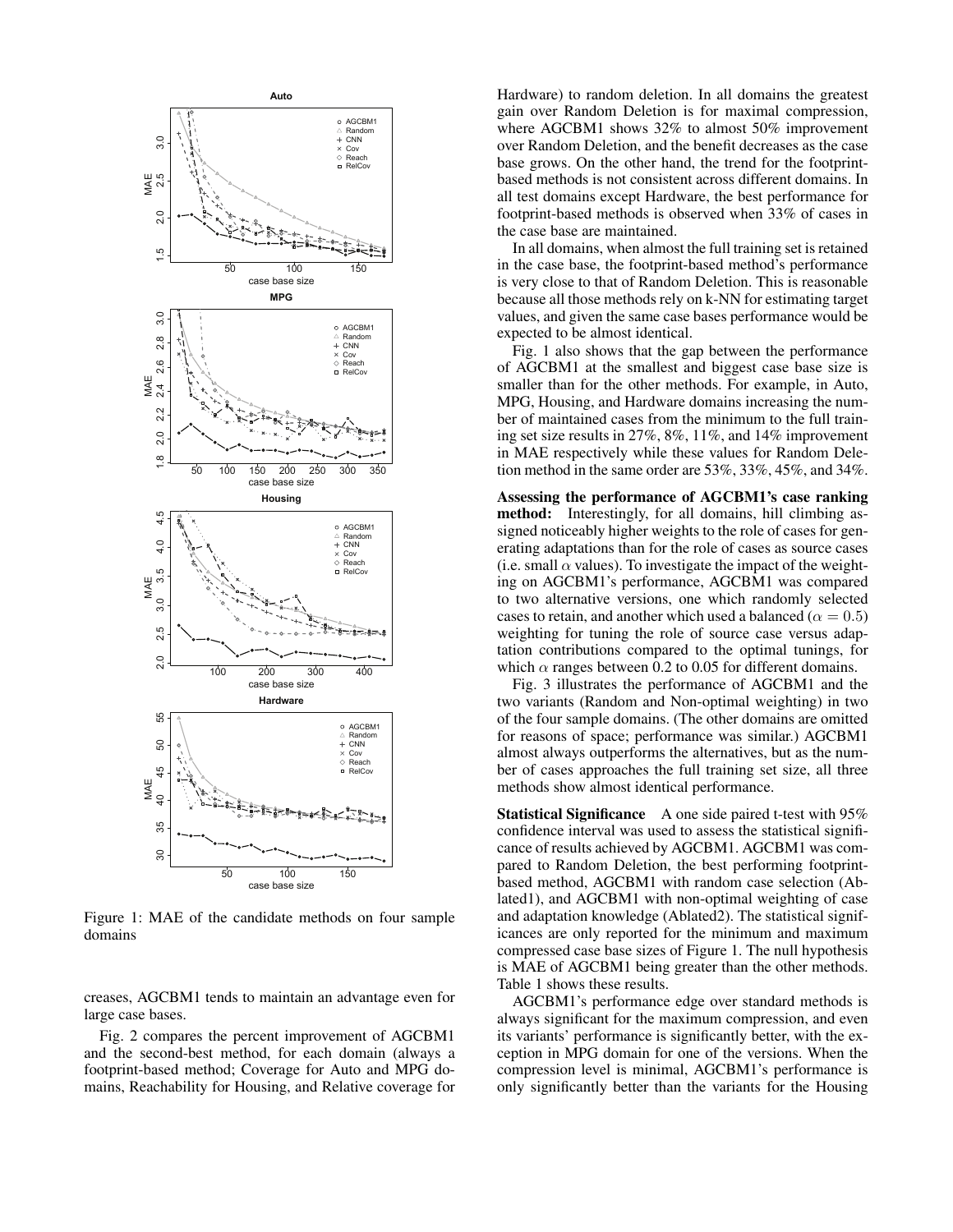

Figure 2: Percent of improvement in MAE over random method at four different case base sizes

domain. However, in this case AGCBM1 still performs significantly better than Random Deletion and Footprint-based methods except for the Auto domain.



Figure 3: MAE of AGCBM1 and two variants in two sample domains

|                      | Domain |         |       |         |         |         |          |       |
|----------------------|--------|---------|-------|---------|---------|---------|----------|-------|
| Method               | Auto   |         | MPG   |         | Housing |         | Hardware |       |
|                      | Min    | Max     | Min   | Max     | Min     | Max     | Min      | Max   |
| Random               | p<.01  | p < .31 | p<.01 | p < .02 | p<.01   | p<.01   | p<.01    | p<.01 |
| FootPrint            | p<.01  | p<.4    | p<.01 | p < .03 | p<.01   | p<.01   | p<.01    | p<.01 |
| Ablated1             | p<.01  | p < .23 | p<.01 | p<.2    | p<.01   | p<.01   | p<.02    | p<.5  |
| Ablated <sub>2</sub> | p<.01  | p < .25 | p<.4  | p<.15   | p < .03 | p < .03 | p<.01    | p<12  |

Table 1: Significance for AGCBM1 outperforming alternatives

## Conclusion and Future Work

This paper introduced AGCBM, an approach to condensing the case base size for domains in which adaptation knowledge is generated from cases, in which retention decisions reflect both cases' usefulness as source cases and their usefulness for generating adaptation rules on demand. An experimental evaluation of AGCBM1, a specification of the general method, showed improved accuracy, often by substantial margins, especially for high compression. An ablation study showed the benefit of AGCBM1's method of ranking cases to order their presentation to the CNN algorithm.

Future directions for extending this work include examining methods to increase efficiency and exploring how AGCBM could be applied to domains with symbolic features as input features or the target value, *e.g.*, for classification. Other directions include exploring different ways of combining case and adaptation competence values and comparing AGCBM's dynamic approach to adaptation rule generation to eager adaptation rule generation and retention methods applied in advance of system processing.